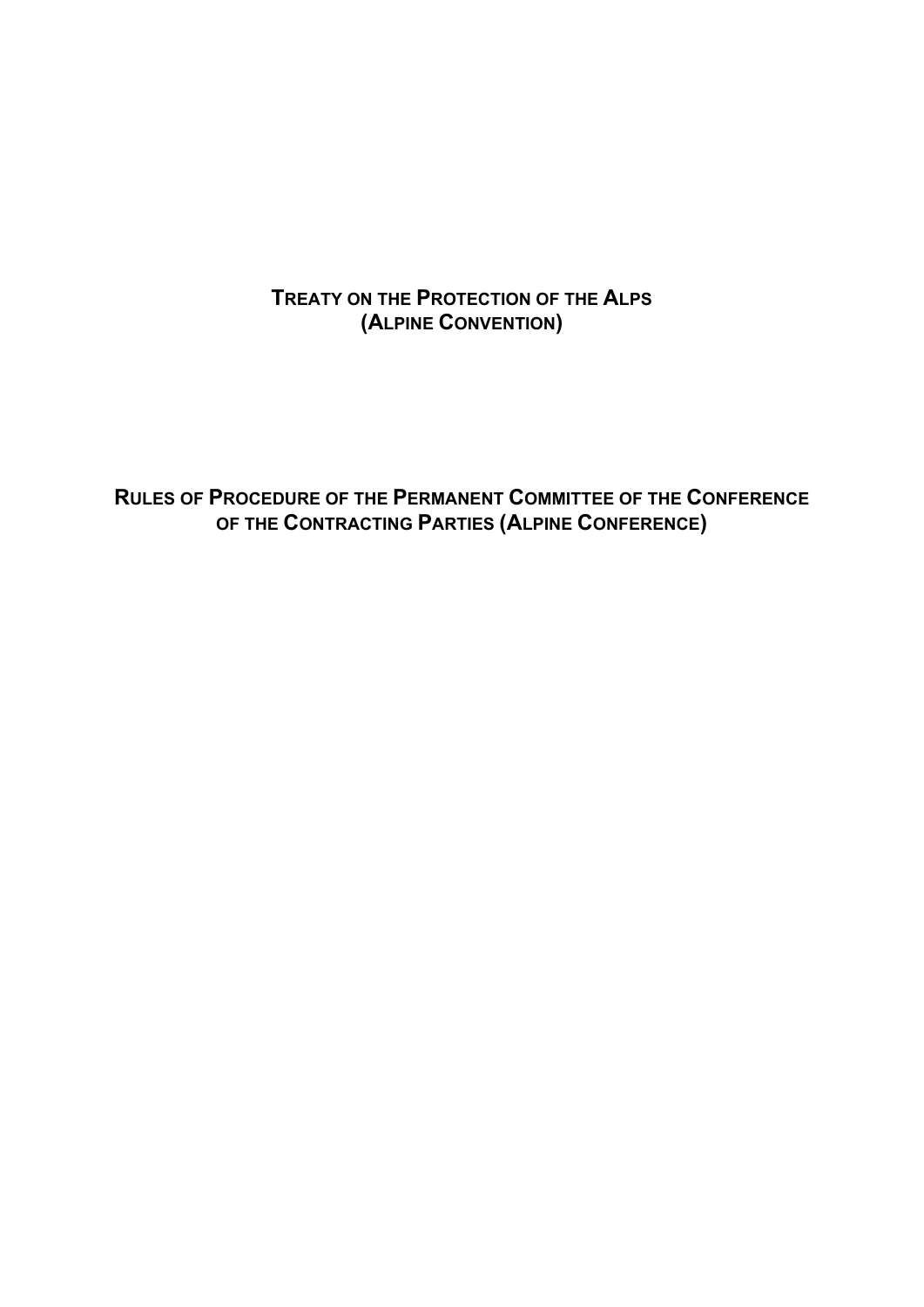# **I) SCOPE**

### **Article 1**

(1) These Rules of Procedure apply to all meetings of the Permanent Committee of the Alpine Conference.

(2) The regulations within these Rules of Procedure apply in addition to the regulations within the Rules of Procedure of the Alpine Conference as far as the Permanent Committee is concerned. With regard to questions of interpretation priority is due to the Rules of Procedure of the Alpine Conference.

# **II) Calling of Meetings**

### **Article 2**

(1) Meetings take place as often as may be necessary, but at least once a year.

(2) The Presidency fixes venue, date, and duration of any meeting, after consultations with the Contracting Parties.

(3) Moreover, meetings take place whenever a written request to that effect by two thirds of the Contracting Parties is presented to the Presidency.

(4) The Presidency notifies the Contracting Parties and Observers of venue, date, and duration of meetings at least six weeks prior to their beginning, but at the latest immediately after the fixation of their holding.

### **III) OBSERVERS AND OTHER PARTICIPANTS**

#### **Article 3**

(1) A transnational association of administrative units may be admitted as an Observer if its subordinate units do not already have representation in the Permanent **Committee.**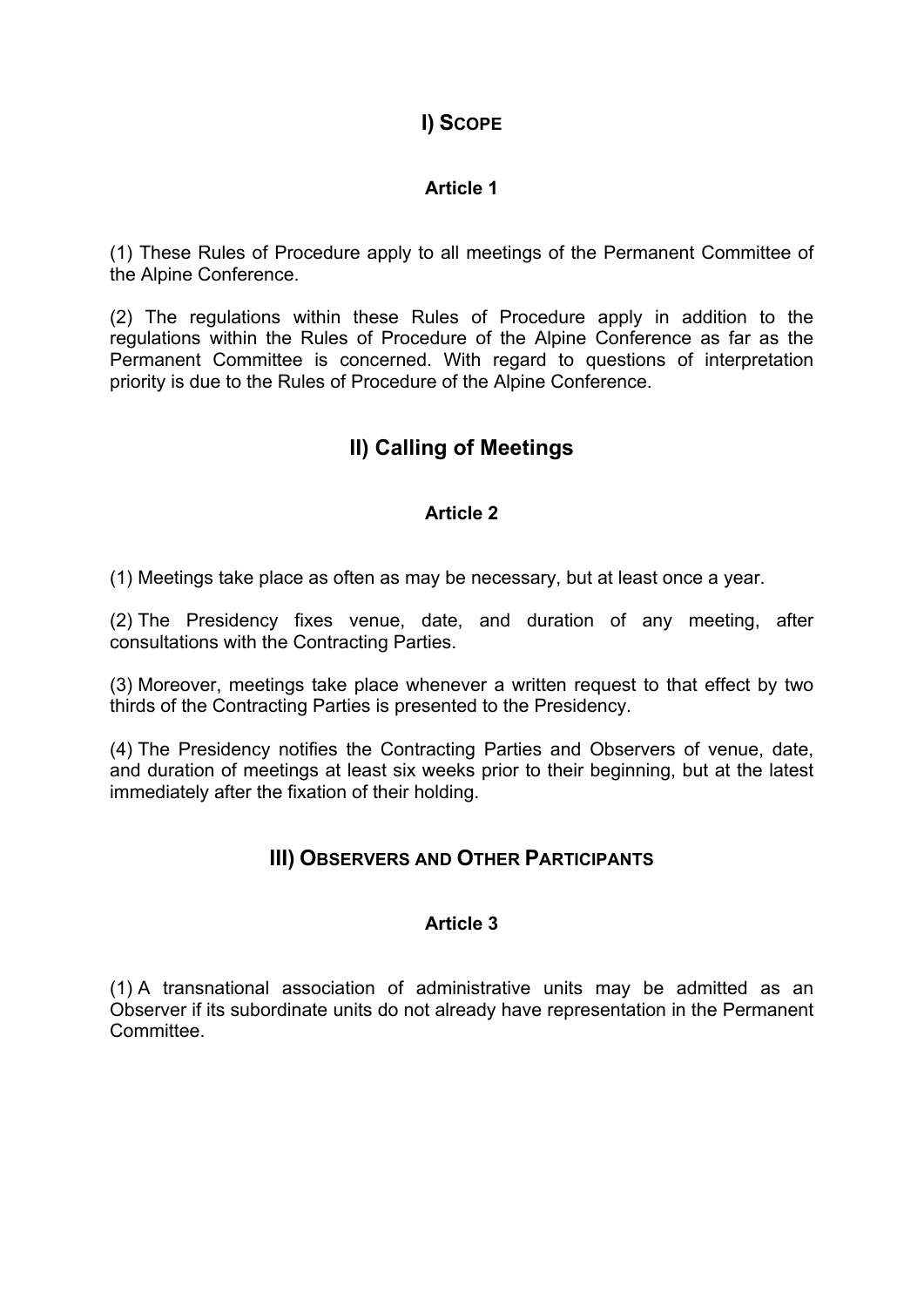(2) The Permanent Committee may propose to the Alpine Conference international nongovernmental organisations as Observers and grant the participation of these organisations in the meetings of the Permanent Committee and the Working Groups in line with article 13 of these Rules of Procedure until the next session of the Alpine Conference, so long as they

 a) pursue the goals of the Alpine Convention according to its statutes and contribute substantially to the work of the Alpine Conference and the Permanent Committee;

b) operate throughout the whole of the Alpine Space;

 c) are based within the Alpine Space and possess a permanent organisational structure with a board, secretariat, and statutes, and

 d) have an agenda (field of activity) that has not as yet been sufficiently represented by the other Observer status organisations.

(3) In this context a balanced representation of varied interests is to be ensured.

(4) Observers in line with Paragraph 2 of this article may be partially or completely excluded from specific sessions.

#### **Article 4**

The Permanent Committee decides on a case-by-case basis as to the participation of nongovernmental organisations in its meetings (Other Participants).

#### **Article 5**

(1) For the creation of networks and the promotion of transparency, the Presidency of the Permanent Committee keeps a record in which all interested governmental and nongovernmental organisations without Observer status are listed.

(2) Interested organisations in line with Paragraph 1 are advised in an appropriate manner of the activities of the Alpine Conference and the Permanent Committee.

#### **Article 6**

The Permanent Committee may, according to Art.8 Para.4 of the Alpine Convention, invite governmental and nongovernmental organisations to specific sessions, also of the Working Groups in line with Art.13 of these Rules of Procedure.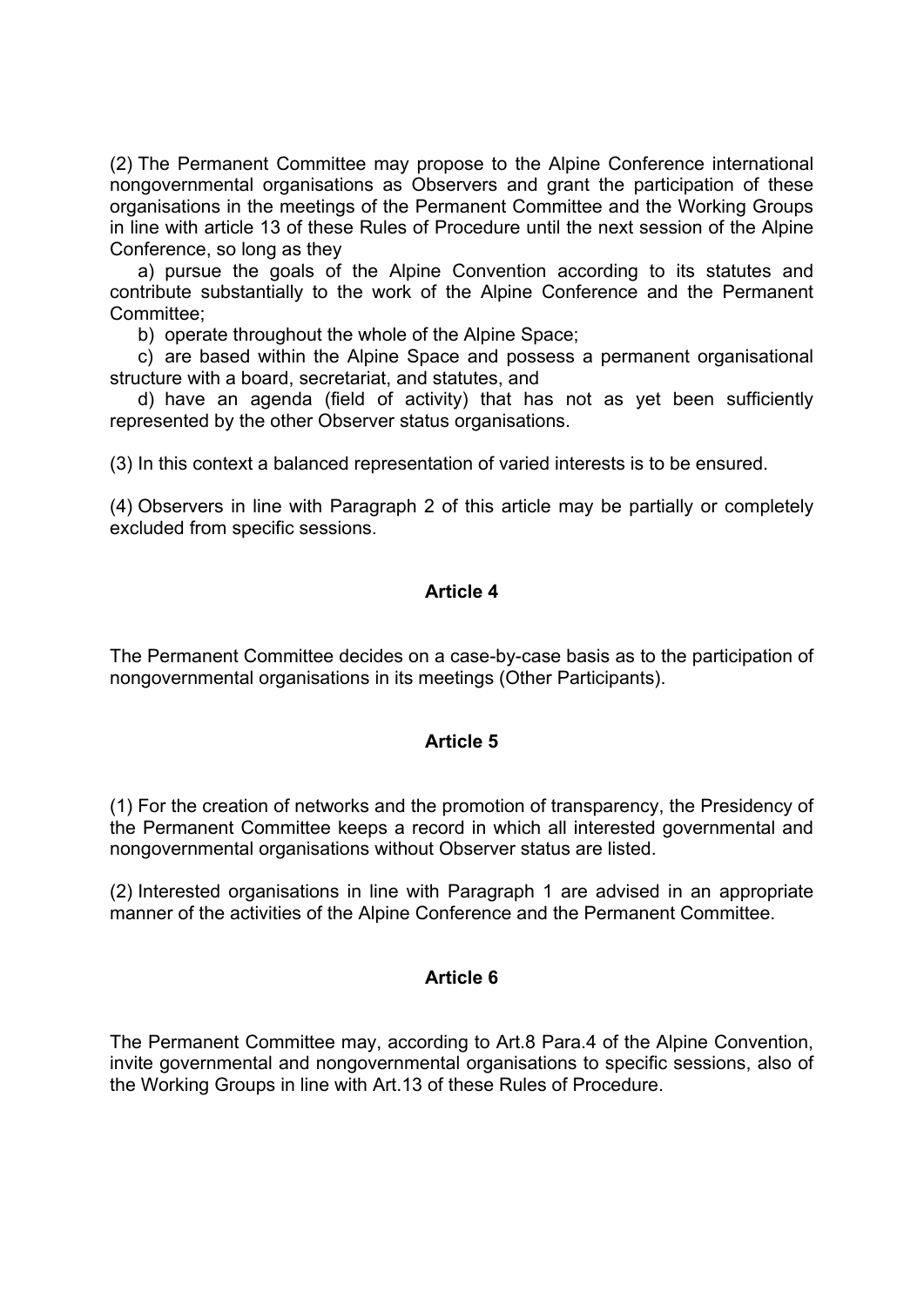# **IV) AGENDA**

The draft agenda of any meeting as a rule contains:

(1) Adoption of the agenda.

(2) Adoption of the completed Minutes of Decisions from the previous meeting according to Art.19 Para.2 of these Rules of Procedure.

(3) Admission of governmental and nongovernmental organisations.

(4) Items of the agenda whose discussion was decided by the Alpine Conference.

(5) Items of the agenda whose discussion was decided at the previous meeting.

(6) Items of the agenda in line with Article 10 of these Rules of Procedure.

(7) Any items of the agenda proposed by a Contracting Party to the Presidency and accepted by this prior to the submission of the draft agenda.

(8) Any other business.

(9) Adoption of the Minutes of Decisions according to Art.19 Para.1 of theses Rules of Procedure.

#### **Article 8**

The Presidency shall submit the draft agenda of any meeting, if possible, along with the meeting documents at least six weeks prior to the beginning of the meeting to the Contracting Parties and Observers as well as the leaders of currently existing Working Groups in line with Art.13 of these Rules of Procedure.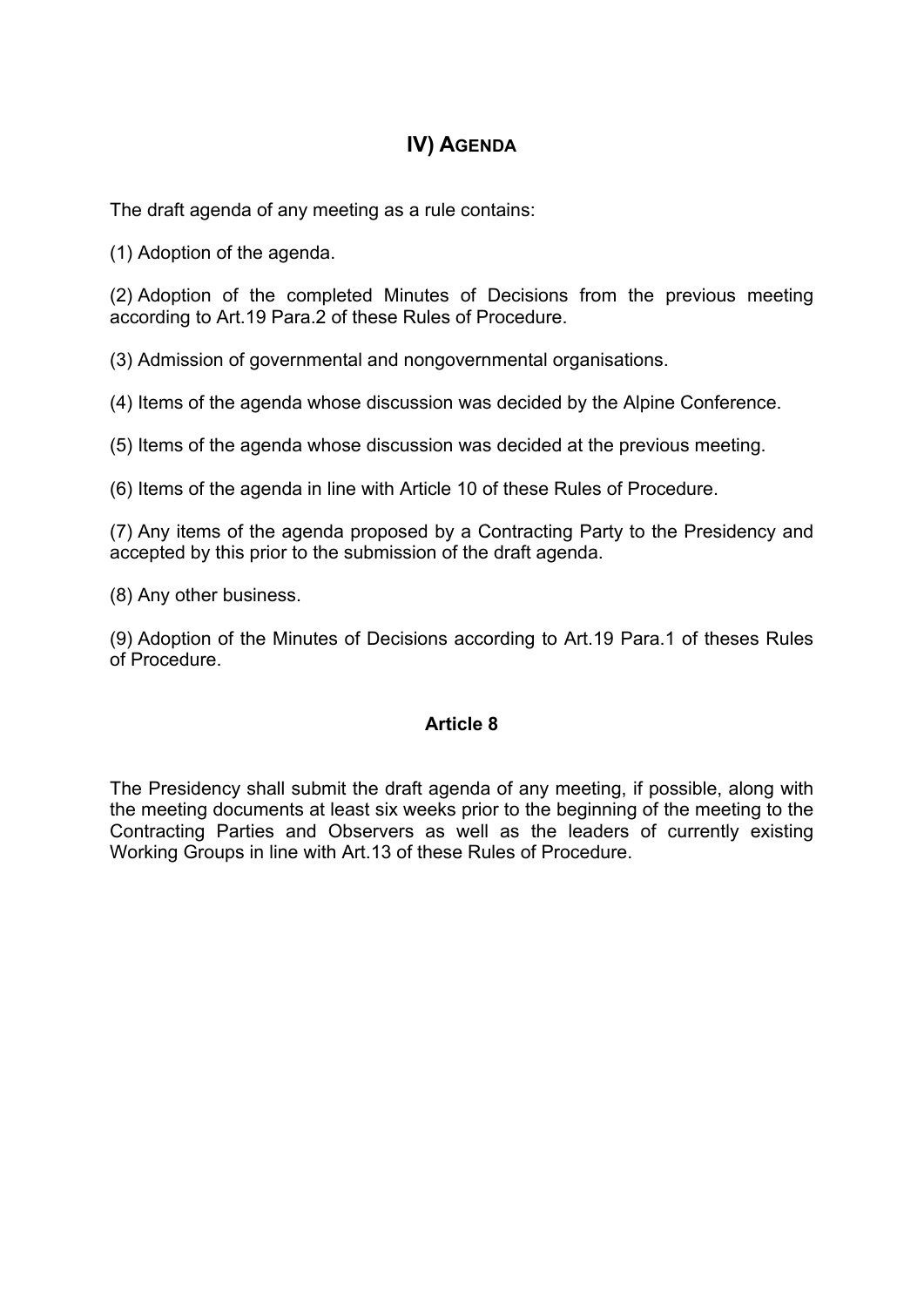#### **Article 9**

The Presidency shall include any additional item of the agenda tabled by a Contracting Party after the submission of the draft agenda into the draft agenda prior to the beginning of the meeting.

#### **Article 10**

The agenda is adopted by the Permanent Committee.

#### **Article 11**

Any item of the agenda of a meeting which could not be brought to a close at this meeting shall, unless the Permanent Committee decides otherwise, be added to the agenda of the next meeting.

### **V) CONSTITUTION OF THE DELEGATIONS**

#### **Article 12**

(1) The Contracting Parties and Observers are represented by Delegations.

(2) The Contracting Parties and Observers shall notify the Presidency of the Heads of their Delegations. The Heads of the Delegations shall notify the Presidency of the constitution of their Delegations with the Permanent Committee and the Working Groups according to Art.13 of these Rules of Procedure, as well as of any later changes to their constitution.

### **VI) PRESIDENCY**

#### **Article13**

(1) The President shall take part in the meetings of the Permanent Committee in this function only and may not use during this period the rights of a Delegate of a Party, which, if necessary, shall be administered by another Delegate of the Contracting Party in question.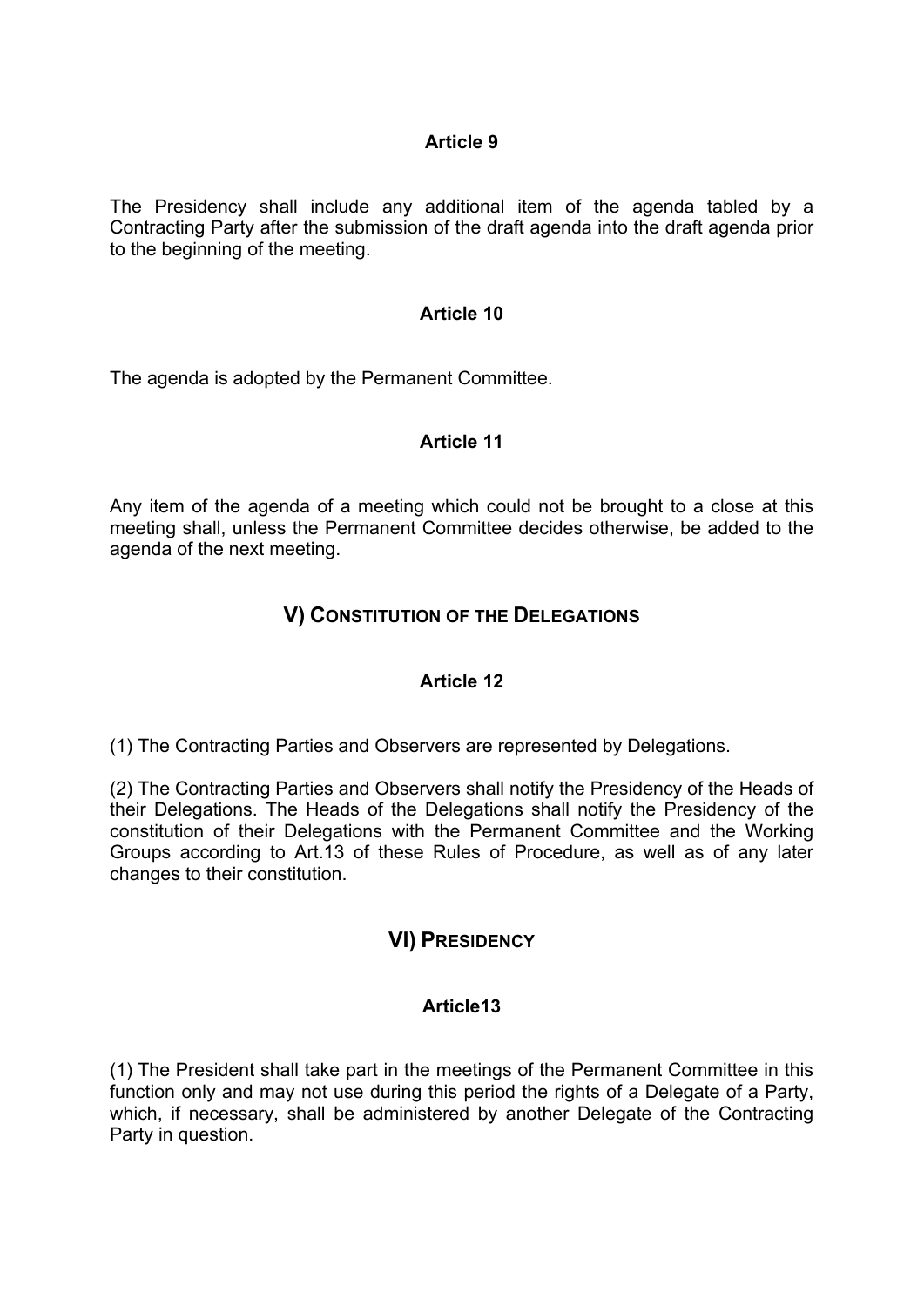(2) In the event of a temporary absence or being prevented of the President he or she will appoint a proxy. The proxy may not while chairing a meeting use the rights of a Delegate of a Contracting Party.

### **VII) Working Groups and Ad-hoc Working Groups of the Permanent Committee**

#### **Article 14**

(1) The Permanent Committee shall, for the implementation of the Alpine Convention and for the preparation of decisions of the Alpine Conference and the Permanent Committee, appoint Working Groups according to Art.6 (e) and Art.8 Para.6 (e) of the Alpine Convention and coordinate their activities.

(2) Unless the Permanent Committee enacts special rules of procedure for a Working Group that it has appointed, this Working Group is subject to the Rules of Procedure of the Permanent Committee where applicable.

(3) It is for the Contracting Party that was entrusted with the leadership of a Working Group to perform the duties of Presidency according to Art.14 of the Rules of Procedure where applicable.

(4) The leadership of a Working Group shall be entrusted by the Permanent Committee to a Contracting Party.

(5) The leaders of currently existing Working Groups shall be invited to sessions within the framework of the Permanent Committee whenever it appears expedient.

#### **Article 15**

Whenever they consider it necessary, the Permanent Committee may appoint Ad-hoc Working Groups and entrust them with specific tasks.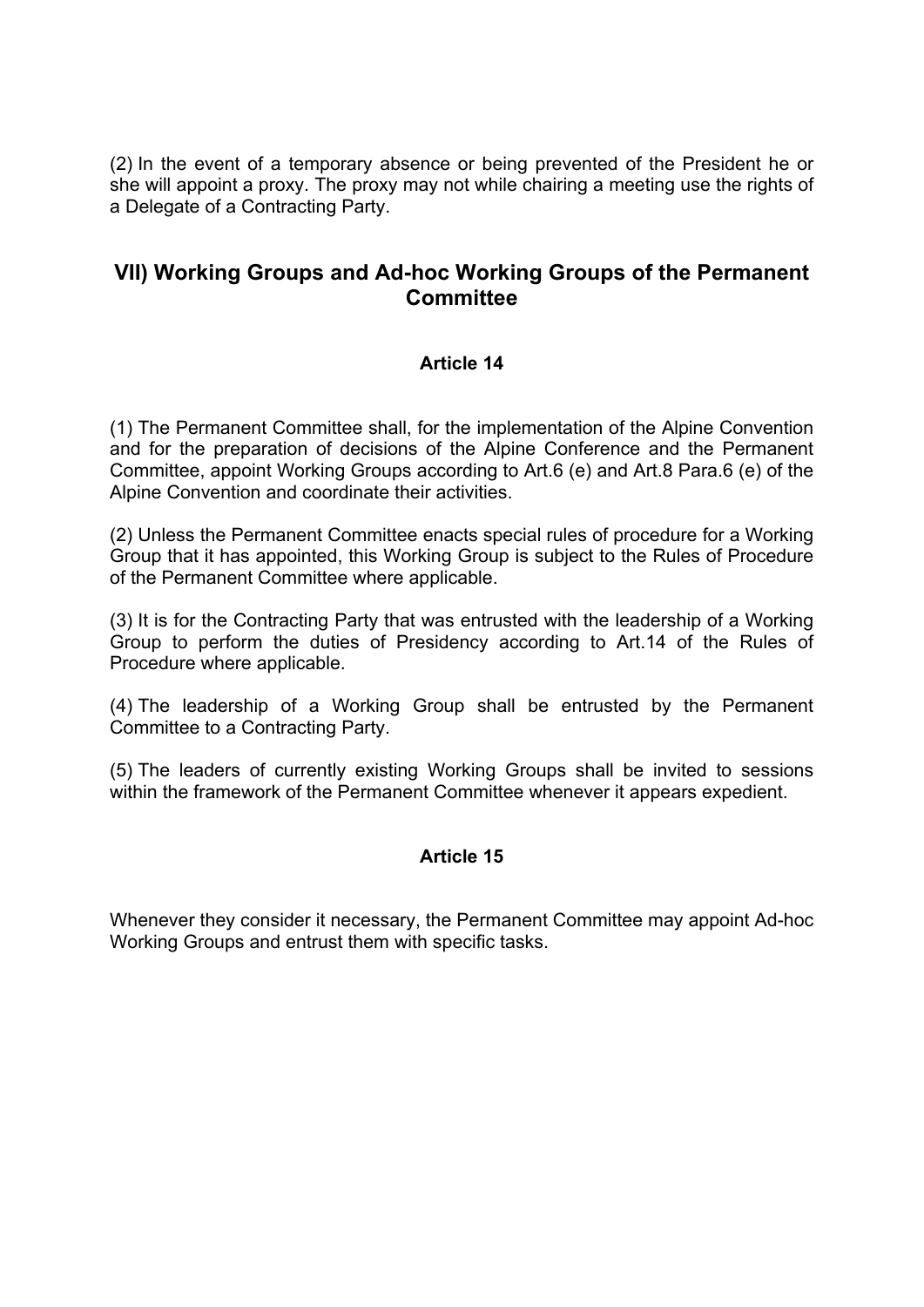### **VIII) CHAIRING OF MEETINGS**

#### **Article 16**

In the course of debate the Contracting Parties have the right to raise a point or order at any time, which will be discussed immediately. In the case of several points of order the one diverging furthest from the procedure originally in question is discussed at first. On any point of order raised, one Contracting Party can comment positively and one negatively. Unless the President can observe a consensus, the motion underlying the point of order raised is accepted if it is approved by two thirds of the Contracting Parties partaking in the vote.

# **IX) VOTES**

#### **Article 17**

For votes in the decision-making of the Permanent Committee in line with Arts.6 and 7 of the Alpine Convention as well as for decisions as to points of order in line with Article 15 of these Rules of Procedure, the presence of two thirds of the Contracting Parties is required.

#### **Article 18**

(1) Votes are taken by show of hands.

(2) At the request of any Contracting Party a secret vote is taken.

(3) An abstention does not according to Art.7 of the Alpine Convention count against unanimity.

(4) Votes concerning points of order in line with Article 15 of these Rules of Procedure are always taken by show of hands.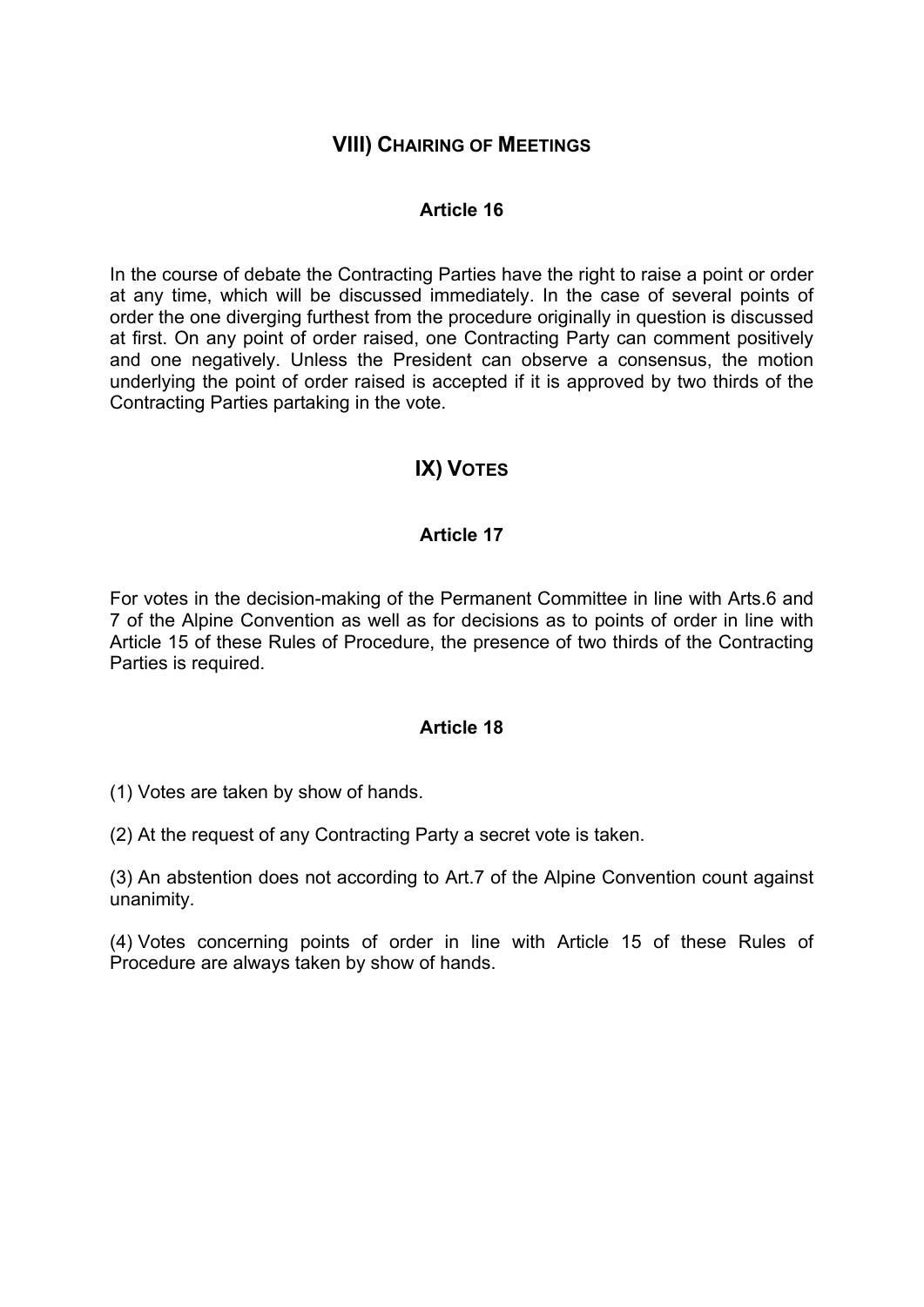# **X) LANGUAGES**

### **Article 19**

(1) The Official Languages of the Alpine Conference are also the Official Languages of the Permanent Committee, the Working Groups in line with Art.13 and the Ad-hoc Working Groups in line with Art.14 of these Rules of Procedure.

(2) Statements issued in one of the Official Languages shall be translated into the other Official Languages.

(3) Official documents of the Permanent Committee shall be written in one of the Official Languages and translated into the other Official Languages.

# **XI) MINUTES OF MEETING OF THE PERMANENT COMMITTEE**

### **Article 20**

(1) At the end of any meeting the Permanent Committee approves minutes which contain the wording of the decisions made at this meeting (Minutes of Decisions).

(2) The President submits these Minutes of Decisions to the Contracting Parties and Observers as well as the leaders of the currently existing Working Groups in line with Art.13 of these Rules of Procedure within one month, completed especially with the following elements:

- list of meeting participants

- sources of the tabled motions

- votes taken

- declarations of decisions

- any other declarations by Contracting Parties and Observers at their request in short form.

(3) The Minutes of Decisions completed according to Para.2 of this Article shall be approved by the Permanent Committee at their next meeting.